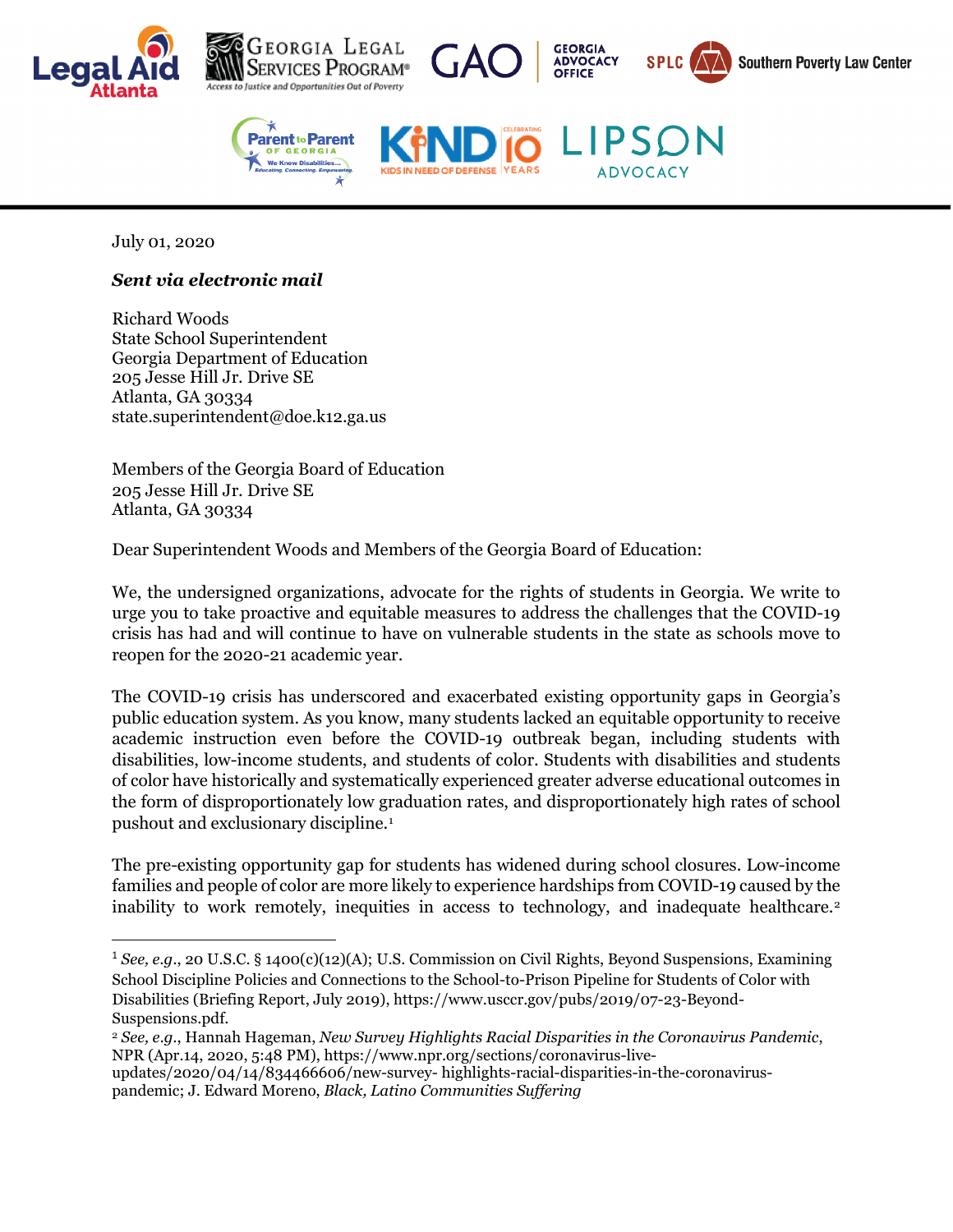Students eligible for special education services have experienced disruptions to their Individualized Education Plans (IEPs), including gaps in services and significant modifications in service delivery. While many IEP teams may have done their best to ensure a free, appropriate public education (FAPE) in a challenging time, compensatory services will almost certainly be required.

Further, all students are facing additional stress and trauma caused by the crisis, which impact their ability to focus on learning and their ability to regulate their behaviors. Students have struggled from a lack of structured curriculums, nonacademic programs, and extracurricular activities. Children have lacked social contact with friends, family members, mentors, and teachers. Even as schools move to reopen in the fall, the impact of the losses in education and services due to school closures will be long-term: research found that it took two full years to recover learning loss that occurred following school closures during Hurricane Katrina in New Orleans[.3](#page-1-0)

The Georgia Department of Education (GDOE) has the obligation to guide and support local education agencies (LEAs) in remedying and preventing educational losses suffered by students with disabilities, low-income students, and students of color. Further, as you are aware, the GDOE is obligated to ensure that all students with disabilities in the state receive FAPE.

Without a coordinated response from the state which sets robust standards and criteria to measure how various LEAs have responded and continue to respond to equity gaps resulting from school closures, achievement and opportunity gaps will grow exponentially. Inconsistent responses by LEAs will result in reduced services and instruction for many children in Georgia, especially children with disabilities, low-income children, and children of color.

GDOE has begun planning for the 2020-21 academic year and we appreciate the steps that the GDOE has already taken to guide LEAs in serving students with disabilities. However, based on the foregoing and the likelihood that COVID-19 will continue to impact schools, we urge you to specifically engage in additional planning and implementation both for reopening of schools and for the possibility of continued distance-learning in the following areas: (1) regaining any academic losses for students with disabilities and preventing similar losses during future distance-learning periods, and (2) ensuring students have the supports to meet their social, emotional and mental health needs during and after this crisis; including expanding traumainformed and restorative practices and reducing punitive measures. Specifically, we recommend the following before August 1, 2020:

## **Distance Learning**

1. Require LEAs to detail how they will implement IEPs during any future periods of distance learning to ensure FAPE.

*Disproportionately From Coronavirus, Statistics Show*, THE HILL (Apr. 7, 2020, 10:07 AM), https://thehill.com/homenews/state-watch/491518-black-latino-communities-suffering-

<span id="page-1-0"></span>disproportionately-fromcoronavirus; https://www.nytimes.com/2020/04/07/us/coronavirus-race.html. <sup>3</sup> *See The Legacy of Katrina: The Impact of a Flawed Recovery on Vulnerable Children of the Gulf Coast*, Children's Health Fund, the National Center for Disaster Preparedness & the Columbia Mailman School of Public Health (Aug. 23, 2010)[, https://academiccommons.columbia.edu/doi/10.7916/D8H420TK.](https://academiccommons.columbia.edu/doi/10.7916/D8H420TK)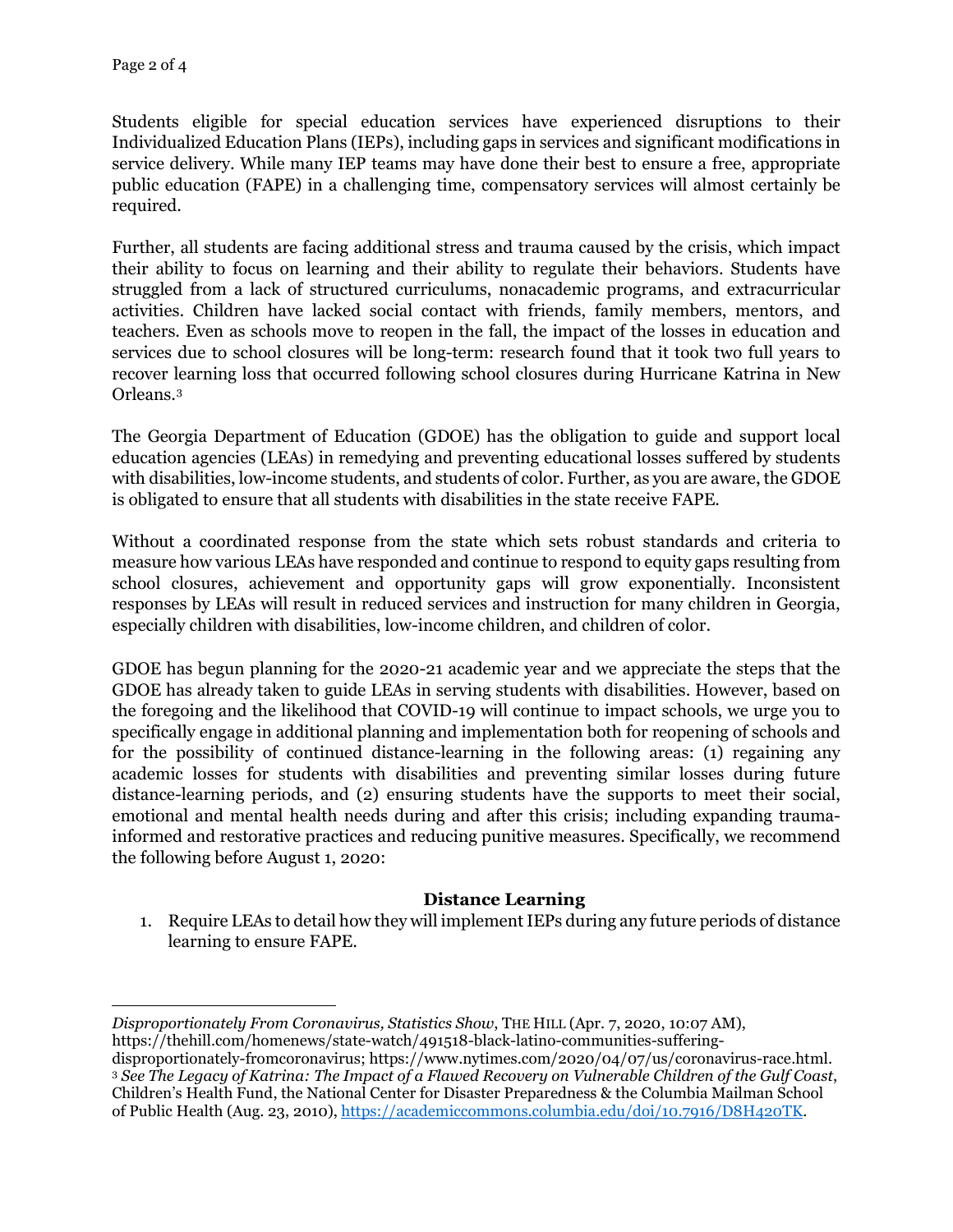- 2. Develop and articulate a system to monitor and support the delivery of special education and related services by LEAs engaged in distance-learning.
- 3. Compile a detailed report on how LEAs delivered special education and related services to students during the school closures and the amount and type of compensatory education that LEAs determined is required as a result of the school closures. A follow-up report should also be made at the end of the next school year assessing the implementation of the compensatory education decisions.
- 4. Provide publicly accessible guidance for LEAs to address students' socio-emotional and behavioral symptoms resulting from transitioning back from a distance-learning environment. At a minimum, such guidance should:
	- a. Include trauma-informed supports and resources to students, educators, and families, and
	- b. Ensure that schools and educators use evidence-based practices to build safe and healthy school climates for students as they continue distance learning once they return to schools.

## **Compensatory Education Services**

- 5. Recognize that in addition to FAPE, eligible children are entitled to compensatory services under IDEA, and provide publicly accessible guidance governing the provision of compensatory services. At a minimum, such guidance should:
	- a. Establish practices for the timely implementation of compensatory education;
	- b. Direct LEAs to craft an individualized compensatory education award for every special education student subject to any distance learning period, except upon a specifically articulated finding by the IEP team that the student suffered no educational losses during the distance-learning period;
	- c. Clarify that compensatory education differs from the educational program ordinarily required under IDEA, but rather is to remedy educational losses due to lack of services<sup>[4](#page-2-0)</sup>; and
	- d. Clarify that lack of resources is not a legally relevant consideration before the IEP Team in determining the amount, frequency, duration or criteria for compensatory educational and therapy services.
- 6. Publish and distribute notice of rights to compensatory education as a result of school closures to families throughout the state, with an explanation of how to appeal any decisions.
- 7. Require LEAs to detail how they will ensure that compensatory education services are provided to students who have been denied services.
- 8. Develop and articulate a process for monitoring the implementation of compensatory education by LEAs.

<span id="page-2-0"></span><sup>4</sup> "Compensatory awards should place children in the position they would have been in but for" the lack of services. *Draper v. AISS,* 518 F.3d 1275, 1289 (11th Cir. 2008). Compensatory education should be

<sup>&</sup>quot;'reasonably calculated to provide the educational benefits that likely would have accrued from special education services the district should have [been able to] suppl[y] in the first place.'" *Id*. at 1291 (quoting *Reid ex rel. Reid v. District of Columbia,* 401 F.3d 516, 524-525 (D.C. Cir. 2005)).